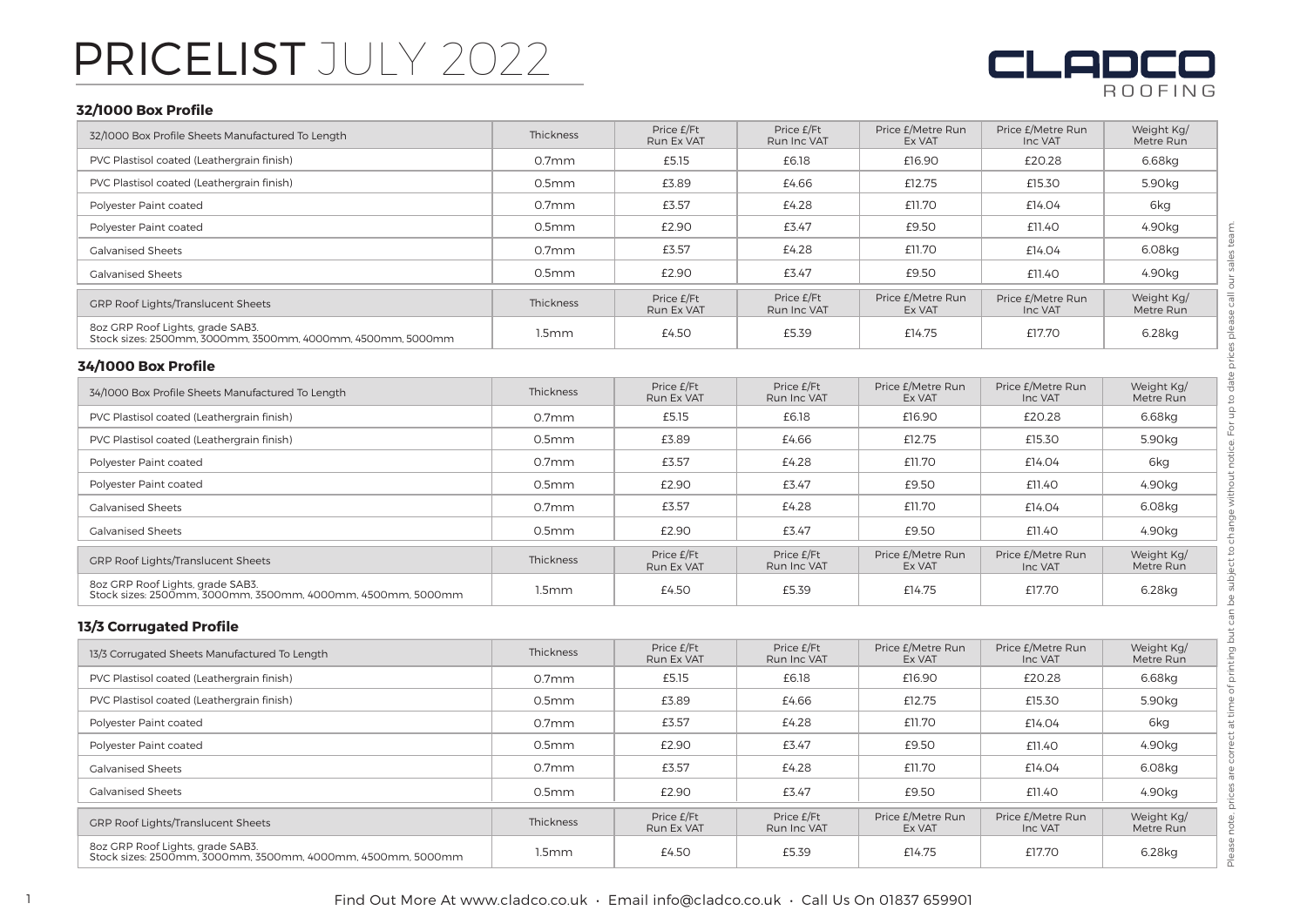

#### **41/1000 Tile Form Profile**

| 41/1000 Tile Form Profile Sheets Manufactured To Length | Thickness | Price £/Ft<br>Run Ex VAT | Price £/Ft<br>Run Inc VAT | Price £/Metre Run<br>Ex VAT | Price £/Metre Run<br>Inc VAT | Weight Kg/<br>Metre Run |  |
|---------------------------------------------------------|-----------|--------------------------|---------------------------|-----------------------------|------------------------------|-------------------------|--|
| Prelag Mica coated                                      | $0.6$ mm  | £4.56                    | £5.47                     | £14.95                      | £17.94                       | 5.45kg                  |  |

#### **Insulated Panels**

| 32/1000 Insulated Panels                    | Thickness        | Price / Each<br>Ex VAT | Price / Each<br>Inc VAT | Weight Kg/<br>Metre Run |
|---------------------------------------------|------------------|------------------------|-------------------------|-------------------------|
| 32/1000 Insulated Panel Goosewing Grey 2.5m | 40 <sub>mm</sub> | £87.50                 | £105.00                 | 24.75kg                 |
| 32/1000 Insulated Panel Goosewing Grey 3m   | 40 <sub>mm</sub> | £105.00                | £126.00                 | 29.70kg                 |
| 32/1000 Insulated Panel Goosewing Grey 3.5m | 40 <sub>mm</sub> | £122.50                | £147.00                 | 34.65kg                 |
| 32/1000 Insulated Panel Goosewing Grey 4m   | 40 <sub>mm</sub> | £140.00                | £168.00                 | 39.60kg                 |
| 32/1000 Insulated Panel Goosewing Grey 5m   | 40 <sub>mm</sub> | £175.00                | £210.00                 | 49.50kg                 |

#### **Flat Sheets**

| <b>Coated Sheets</b>                                             | Thickness         | Price / Each<br>Ex VAT | Price / Each<br>Inc VAT | Weight  |
|------------------------------------------------------------------|-------------------|------------------------|-------------------------|---------|
| 3000mm x 1240mm (approx.) (9ft 10" x 4ft) PVC Plastisol coated   | 0.7 <sub>mm</sub> | £59.95                 | £71.94                  | 20.04kg |
| 3000mm x 1240mm (approx.) (9ft 10" x 4ft) Polyester Paint coated | 0.7 <sub>mm</sub> | £49.95                 | £59.94                  | 18kg    |
| 3000mm x 1240mm (approx.) (9ft 10" x 4ft) Prelag Mica coated     | $0.6$ mm          | £59.95                 | £71.94                  | 16.35kg |
| 3000mm x 1240mm (approx.) (9ft 10" x 4ft) Galvanised             | $0.7$ mm          | £49.95                 | £59.94                  | 18.24kg |

| <b>Flashings</b>                  |           |                        |                         |         |
|-----------------------------------|-----------|------------------------|-------------------------|---------|
| <b>Custom-Made Flashings</b>      | Thickness | Price / Each<br>Ex VAT | Price / Each<br>Inc VAT | Weight  |
| Up to 200mm total girth, 3 folds  | $0.7$ mm  | £16.95                 | £20.34                  | 3.34kg  |
| Up to 400mm total girth, 3 folds  | $0.7$ mm  | £29.95                 | £35.94                  | 6.68kg  |
| Up to 600mm total girth, 3 folds  | $0.7$ mm  | £39.95                 | £47.94                  | 10.02kg |
| Up to 1200mm total girth, 3 folds | $0.7$ mm  | £74.95                 | £89.94                  | 18kg    |
| Drip Tray Flashings - 3m          | $0.7$ mm  | £21.95                 | £26.34                  | 3.34kg  |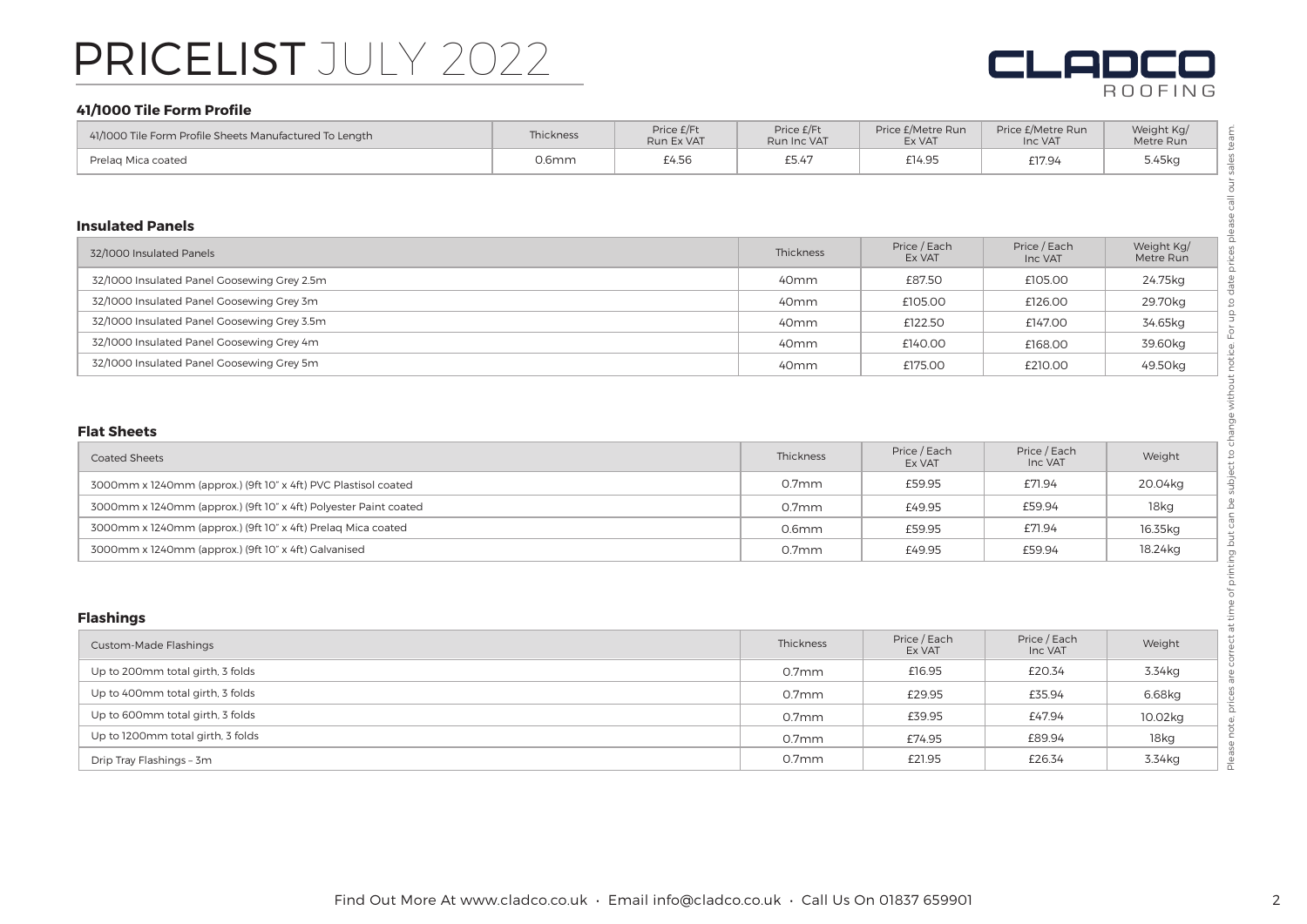

#### **Flashings**

| Nordic Ridge Flashings                        | Thickness         | Length | Price / Each<br>Ex VAT | Price / Each<br>Inc VAT | Weight             |
|-----------------------------------------------|-------------------|--------|------------------------|-------------------------|--------------------|
| 130 degrees in PVC Plastisol, 195mm x 195mm   | $0.7$ mm          | 3m     | £24.50                 | £29.40                  | 6.68kg             |
| 130 degrees in Polyester Paint, 195mm x 195mm | $0.7$ mm          | 3m     | £15.95                 | £19.14                  | 6ka                |
| 130 degrees in Prelag Mica, 195mm x 195mm     | $0.6$ mm          | 3m     | £24.50                 | £29.40                  | 5.45kg             |
| 130 degrees in Galvanised, 195mm x 195mm      | 0.7 <sub>mm</sub> | 3m     | £15.95                 | £19.14                  | 6.08kg             |
| Ridge Flashings From Stock                    | Thickness         | Length | Price / Each<br>Ex VAT | Price / Each<br>Inc VAT | Weight             |
| 130 degrees in Polyester Paint, 200mm x 200mm | 0.7 <sub>mm</sub> | 3m     | £15.95                 | £19.14                  | 6kg                |
| 130 degrees in PVC Plastisol, 200mm x 200mm   | $0.7$ mm          | 3m     | £24.50                 | £29.40                  | 6.68kg             |
| 130 degrees in Prelag Mica, 200mm x 200mm     | $0.6$ mm          | 3m     | £24.50                 | £29.40                  | 4.08ka             |
| 130 degrees in Galvanised, 200mm x 200mm      | $0.7$ mm          | 3m     | £15.95                 | £19.14                  | 6.08kg             |
| 130 degrees in Polyester Paint, 150mm x 150mm | 0.7 <sub>mm</sub> | 3m     | £12.46                 | £14.95                  | 4.50kg             |
| 130 degrees in PVC Plastisol, 150mm x 150mm   | $0.7$ mm          | 3m     | £18.37                 | £22.04                  | 5.01kg             |
| 130 degrees in Prelag Mica, 150mm x 150mm     | $0.6$ mm          | 3m     | £18.37                 | £22.04                  | 4.08kg             |
| 130 degrees in Galvanised, 150mm x 150mm      | $0.7$ mm          | 3m     | £12.46                 | £14.95                  | 4.56kg             |
| Barge / Corner Flashings From Stock           | Thickness         | Length | Price / Each<br>Ex VAT | Price / Each<br>Inc VAT | Weight             |
| 90 degrees in Polyester Paint, 200mm x 200mm  | $0.7$ mm          | 3m     | £15.95                 | £19.14                  | 6kg                |
| 90 degrees in PVC Plastisol, 200mm x 200mm    | 0.7 <sub>mm</sub> | 3m     | £24.50                 | £29.40                  | 6.68kg             |
| 90 degrees in Prelag Mica, 200mm x 200mm      | $0.6$ mm          | 3m     | £24.50                 | £29.40                  | 5.45kg             |
| 90 degrees in Galvanised, 200mm x 200mm       | $0.7$ mm          | 3m     | £15.95                 | £19.14                  | 6.08kg             |
| 90 degrees in Polyester Paint, 150mm x 150mm  | $0.7$ mm          | 3m     | £12.46                 | £14.95                  | 4.50kg             |
| 90 degrees in PVC Plastisol, 150mm x 150mm    | $0.7$ mm          | 3m     | £18.37                 | £22.04                  | 5.01kg             |
| 90 degrees in Prelag Mica, 150mm x 150mm      | 0.6 <sub>mm</sub> | 3m     | £18.37                 | £22.04                  | 5.50 <sub>kg</sub> |
| 90 degrees in Galvanised, 150mm x 150mm       | $0.7$ mm          | 3m     | £12.46                 | £14.95                  | 4.56kg             |

#### **Foam Fillers**

| <b>Profiles</b>                                                    | Sold As | Price<br>Ex VAT | Price / Each<br>Inc VAT |
|--------------------------------------------------------------------|---------|-----------------|-------------------------|
| 34/1000 Under Profile (small flute/eaves fillers)                  | Each    | £1.20           | f144                    |
| 34/1000 Profile Pairs (1 over profile, 1 under profile)            | Pair    | £2.20           | £2.64                   |
| 32/1000 Under Profile (small flute/eaves fillers)                  | Each    | <b>f120</b>     | f144                    |
| 32/1000 Profile Pairs (1 over profile, 1 under profile)            | Pair    | f220            | £2.64                   |
| 13/3 Corrugated Profile Foam Filler Blocks (over or under profile) | Each    | <b>f120</b>     | £1.44                   |
| 41/1000 Tile Form Profile Pairs (1 over profile, 1 under profile)  | Pair    | f220            | f2.64                   |

### **TEK Type Self-Drilling Screws And Accessories**

8mm hexagonal head with 19mm bonded sealing washer

| ice / Each<br>Inc VAT | Sheet To Wood Purlins | Length           | Price / Each<br>Ex VAT | Price / Each<br>Inc VAT |
|-----------------------|-----------------------|------------------|------------------------|-------------------------|
| £1.44                 | TF32mm (Pack of 100)  | 32mm             | £10.00                 | £12.00                  |
| £2.64                 | TF45mm (Pack of 100)  | 45 <sub>mm</sub> | £11.00                 | £13.20                  |
| £1.44                 | TF65mm (Pack of 100)  | 65 <sub>mm</sub> | £17.00                 | £20.40                  |
| £2.64                 | TF80mm (Pack of 100)  | 80 <sub>mm</sub> | £19.00                 | £22.80                  |
| £1.44                 | TF95mm (Pack of 100)  | 95mm             | £27.00                 | £32.40                  |
| £2.64                 | TF105mm (Pack of 100) | $105$ mm         | £23.00                 | £27.60                  |

 $\overline{\cap}$